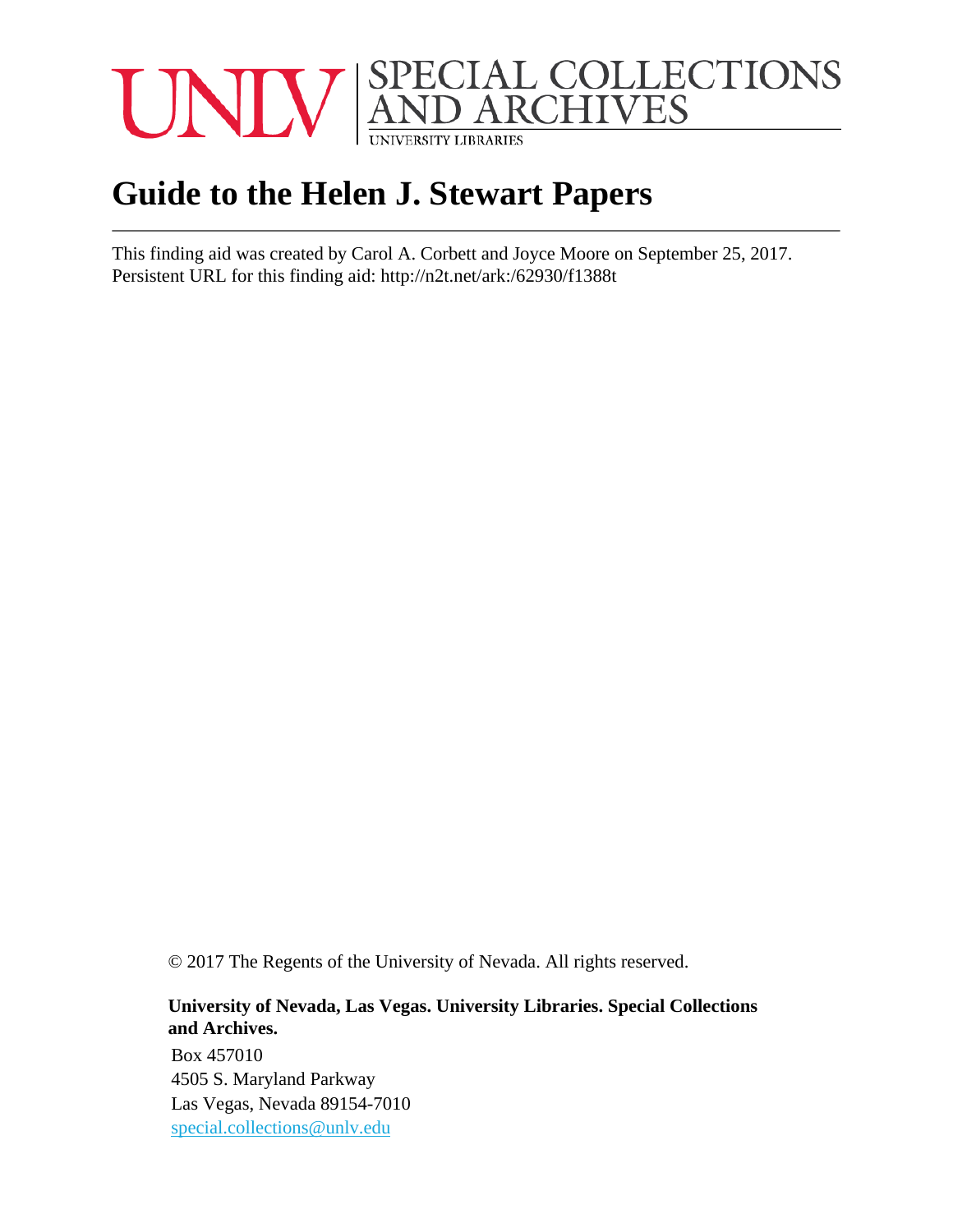# <span id="page-1-0"></span>**Table of Contents**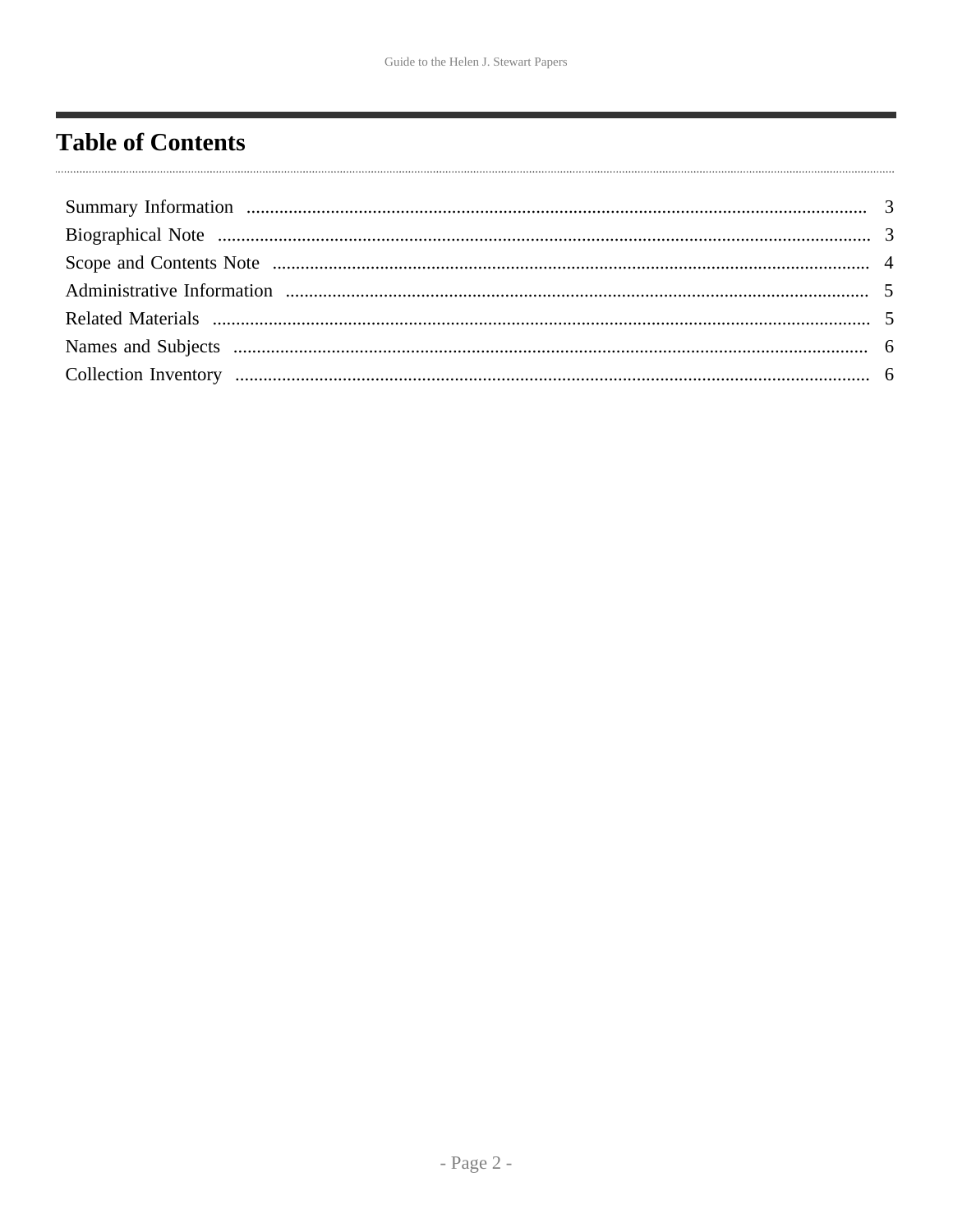### <span id="page-2-0"></span>**Summary Information**

| <b>Repository:</b>                  | University of Nevada, Las Vegas. University Libraries. Special<br>Collections and Archives.                                                                                                                                                                                                                                                                                                                                                           |
|-------------------------------------|-------------------------------------------------------------------------------------------------------------------------------------------------------------------------------------------------------------------------------------------------------------------------------------------------------------------------------------------------------------------------------------------------------------------------------------------------------|
| <b>Creator:</b>                     | Stewart, Helen Jane Wiser                                                                                                                                                                                                                                                                                                                                                                                                                             |
| <b>Title:</b>                       | Helen J. Stewart Papers                                                                                                                                                                                                                                                                                                                                                                                                                               |
| ID:                                 | MS-00171                                                                                                                                                                                                                                                                                                                                                                                                                                              |
| Date [inclusive]:                   | 1869-1978                                                                                                                                                                                                                                                                                                                                                                                                                                             |
| Date [inclusive]:                   | 1900-1959 (bulk)                                                                                                                                                                                                                                                                                                                                                                                                                                      |
| <b>Physical Description:</b>        | 1.84 Cubic Feet (4 boxes, 1 oversized folder)                                                                                                                                                                                                                                                                                                                                                                                                         |
| <b>Physical Description:</b>        | 2.67 Linear Feet                                                                                                                                                                                                                                                                                                                                                                                                                                      |
| Language of the<br><b>Material:</b> | English                                                                                                                                                                                                                                                                                                                                                                                                                                               |
| Abstract:                           | The Helen J. Stewart Papers (1869-1978) document the life of Las<br>Vegas, Nevada pioneer, Helen J. Stewart. It includes correspondence<br>between Stewart and her children as well as various family legal papers<br>and certificates. The collection also contains Helen J. Stewart's 70th<br>birthday scrapbook, a ledger, and a day book from 1904-1919, as well<br>as several photo albums and information related to the family burial<br>plot. |

### **Preferred Citation**

Helen J. Stewart Papers, 1869-1978. MS-00171. Special Collections, University Libraries, University of Nevada, Las Vegas. Las Vegas, Nevada.

**^** [Return to Table of Contents](#page-1-0)

# <span id="page-2-1"></span>**Biographical Note**

Helen Jane Stewart was born in 1854 in Springfield, Illinois. When she was nine years old, the family moved to Nevada, and then to Sacramento, California in 1863. Helen was educated in Sacramento and, in 1873, she married Archibald Stewart in Stockton, California.

Archibald Stewart operated a freighting business in Pioche, Nevada, and he and Helen lived there during Pioche's boom years. The Stewarts' first three children were born in the Pioche area; William James in 1874; followed by Hiram Richard less than two years later; and Flora Eliza Jane (known as Tiza) in 1879. In 1879, Archibald Stewart loaned O.D. Gass, the owner of the Las Vegas Ranch, \$5,000, with the ranch as collateral. By 1881, Gass had defaulted on the loan and eventually Archibald decided to move his family to the Las Vegas Ranch. In 1882 the family moved from Pioche to the ranch. Shortly after their arrival, Helen gave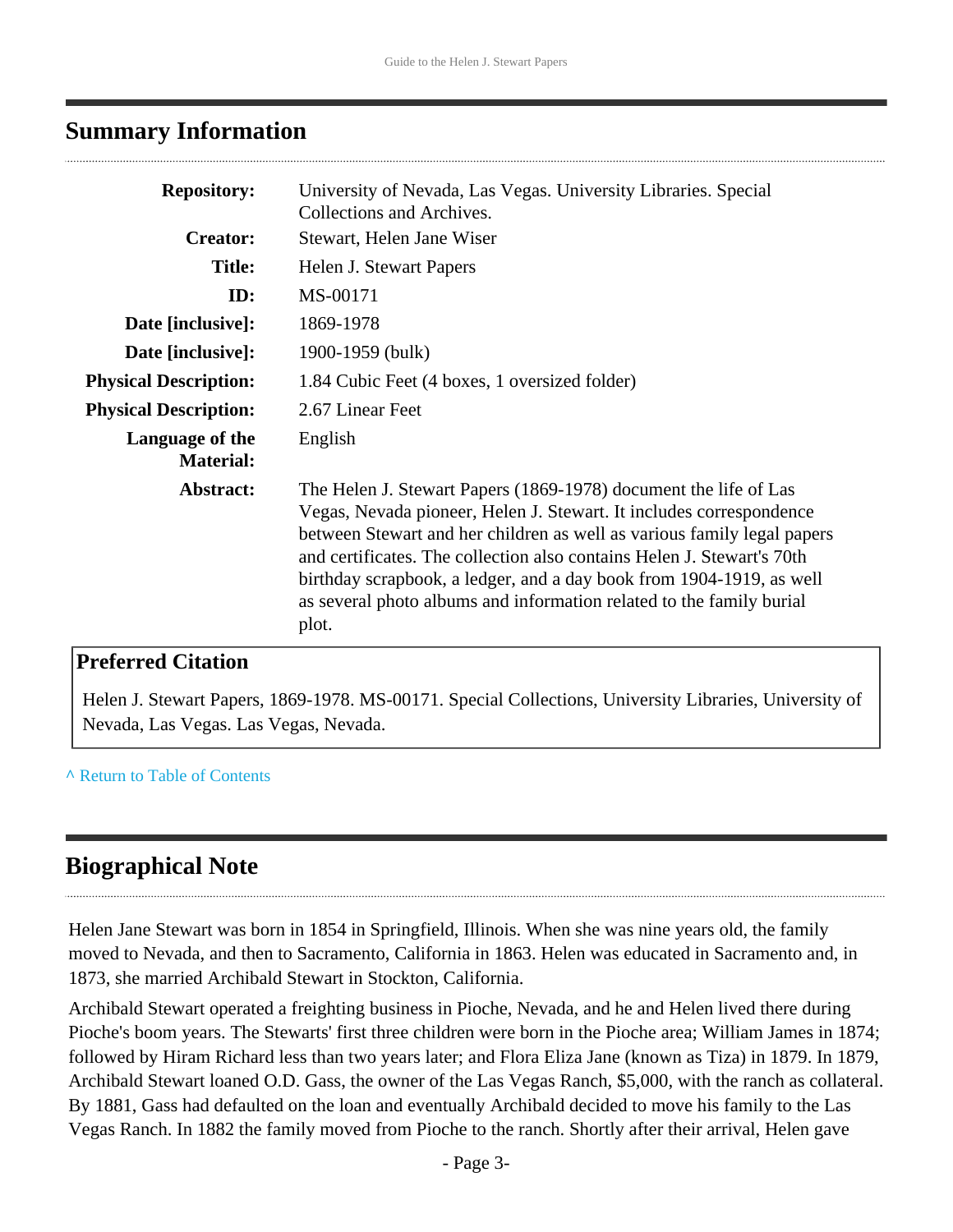birth to Evaline La Vega, known as Eva. The Stewarts settled into running the ranch as a farm and way station for travelers.

In 1884, tragedy struck when Archibald was killed at the neighboring Kiel Ranch. The controversy surrounding the killing exists to this day. Helen was pregnant at the time of Archibald's death, and later that year she and her family traveled to Galt, California, while her father, Hiram Wiser, took over operation of the ranch. In Galt she gave birth to a son, Archibald. She then returned to the ranch. Over the next several years, Helen attempted to sell the ranch, however, no sale occurred. In 1889, talk of a railroad to be built through the Las Vegas Valley and the Muddy Valley prompted Helen along with other members of her family, to purchase large tracts in land. During this period, the Stewart children were taught by a tutor at the ranch. The three younger children were sent to school in California beginning in 1897. Then, in July, 1899, her youngest and favorite, Archie, was killed chasing wild horses on the ranch.

By 1902, the railroad through Southern Nevada was becoming a reality and Helen sold the Las Vegas Ranch to the San Pedro, Los Angeles, and Salt Lake Railroad. A four-acre parcel was reserved as the family burial site. In 1903, she moved her family to Los Angeles. Shortly thereafter, her son Hiram died, leaving a wife and two children. Also in 1903, Helen married Frank Stewart, who had been hired at the Las Vegas Ranch in 1886. The Stewarts purchased land near the ranch and in late 1903, returned there to join in the building of a thriving community, based on the arrival of the railroad. For the next twenty years, Helen was a part of the social, political, and business life of early Las Vegas and was an early member of the Mesquite Club. She became an authority on state history and developed an extensive collection of Indian baskets, which had the reputation of being the finest in the state. She was appointed by Governor Boyle as a delegate to the Twelfth Annual Convention for the American Civic Association in Washington D.C. in 1915. Later that year, she became the first woman elected to the Clark County School Board.

In 1918, Frank Stewart died of cancer, and Helen's mother, Delia Gray Wiser, passed away the following year. Helen later became ill with cancer, and in 1924, was taken to Los Angeles for treatment. On March 6, 1926, she passed away. Businesses in Las Vegas closed for the day her funeral and people came from all areas of the state to attend the funeral of the woman who has been described as "The First Lady of Las Vegas."

Sources:

Townley, Carrie Miller, "Helen Stewart", Nevada Historical Society Quarterly, Winter, 1973 and Spring, 1974.

#### **^** [Return to Table of Contents](#page-1-0)

### <span id="page-3-0"></span>**Scope and Contents Note**

The Helen J. Stewart Papers cover the years 1869-1978, with the bulk of the material dated 1900 to 1959 and include correspondence between Helen J. Stewart and her children as well as various family legal papers and certificates. Also included are Helen J. Stewart's 70th birthday scrapbook, a ledger, and a day book from 1904-1919, as well as several photo albums and information related to the family burial plot. Sprinkled throughout the collection are what appear to be Stewart's writings and notes on various topics. An oversize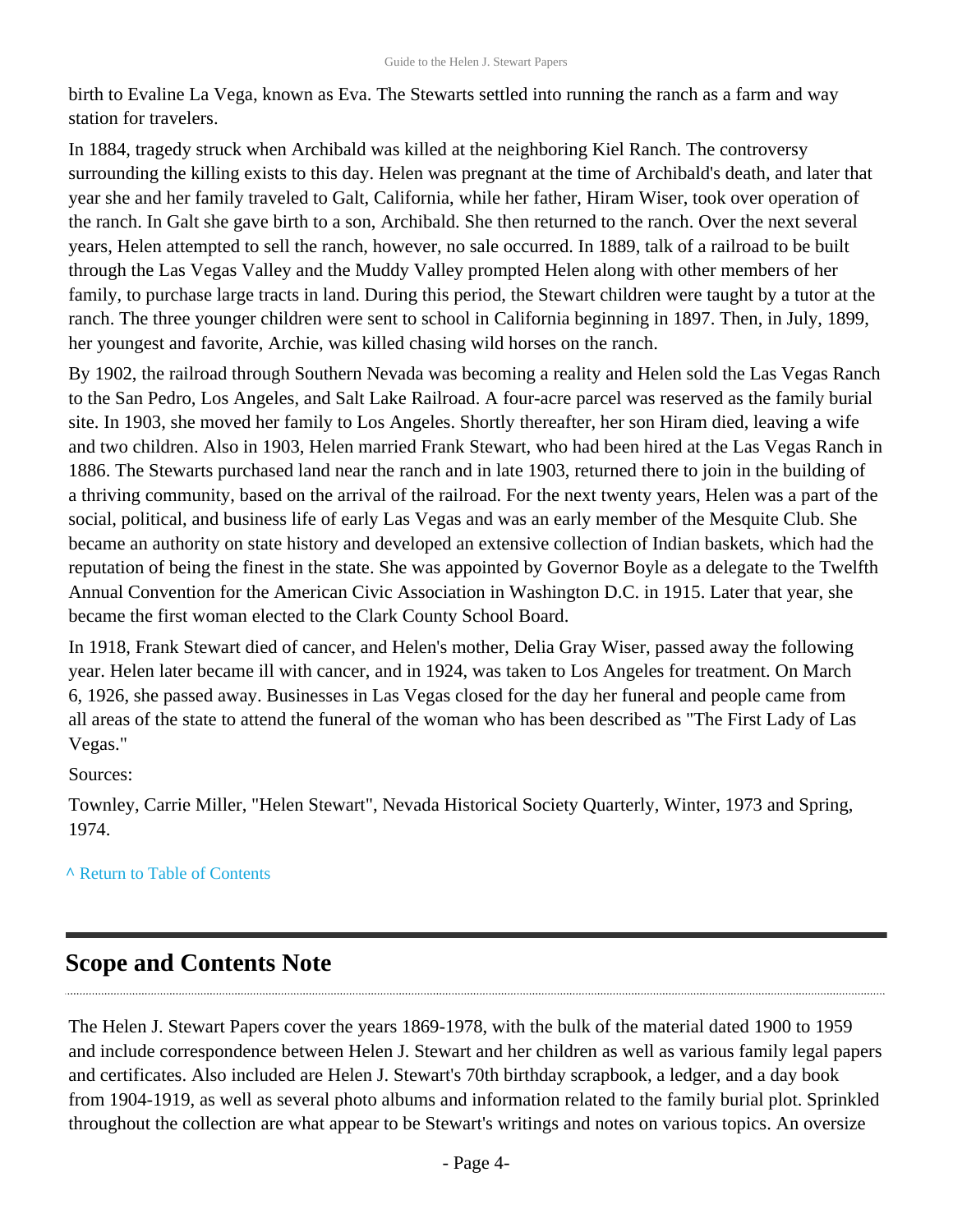folder contains several land patents and the marriage certificate of Helen and Frank Stewart. These items have been photocopied and included in their appropriate places within the collection.

**^** [Return to Table of Contents](#page-1-0)

# <span id="page-4-0"></span>**Administrative Information**

#### **Access**

Collection is open for research.

### **Publication Rights**

Materials in this collection may be protected by copyrights and other rights. See [Reproductions and Use](http://www.library.unlv.edu/speccol/research_and_services/reproductions) on the UNLV Special Collections website for more information about reproductions and permissions to publish.

### **Acquisition Note**

Materials were donated in 1980 by Clinton E. Stay, Jr. and Evelyn Stay Moden; accession number T-87.

#### **Processing Note**

Collection was processed in 1980 by Carol A. Corbett. In 2017 Joyce Moore revised and enhanced the collction description to bring it into compliance with current professional standards.

#### **^** [Return to Table of Contents](#page-1-0)

### <span id="page-4-1"></span>**Related Materials**

### **Separated Materials**

Some of the photographs in this acquisition were removed from the collection and placed in Helen J. Stewart Photographs, 1869-1978. PH-0104. Special Collections, University Libraries, University of Nevada, Las Vegas, Las Vegas, Nevada.

**^** [Return to Table of Contents](#page-1-0)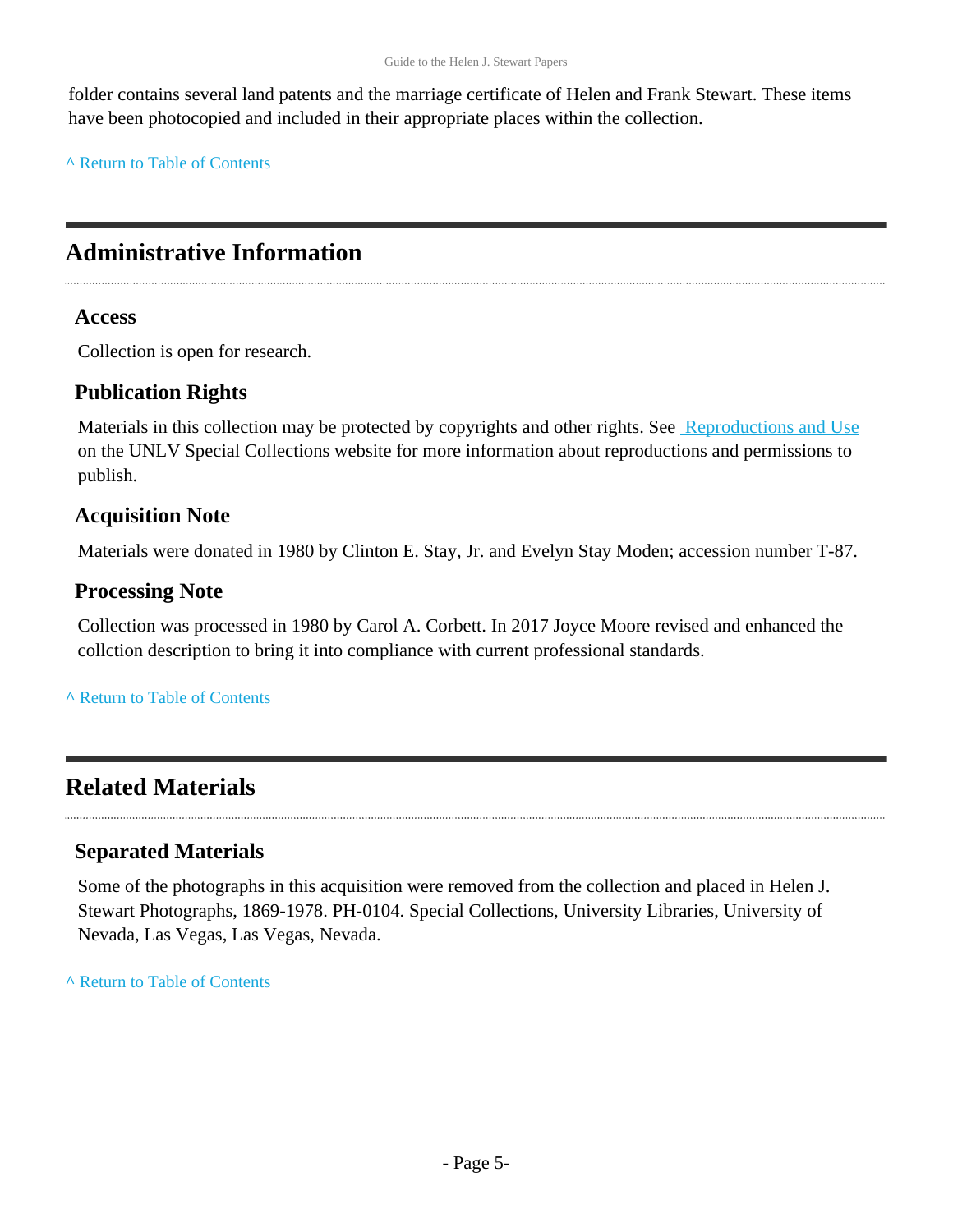## <span id="page-5-0"></span>**Names and Subjects**

- History -- Las Vegas -- Nevada
- Las Vegas Ranch (Nev.)
- Ranches -- Nevada -- Las Vegas
- Ranchers -- Nevada -- Las Vegas -- Biography
- Stewart family

. . . . . .

- El Dorado Canyon (Nev.) -- Pictorial works
- Mesquite Club (Las Vegas, Nev.) -- History
- Photographs
- Stay, Evaline Stewart

# <span id="page-5-1"></span>**Collection Inventory**

| <b>Title/Description</b>                                                         | <b>Containers</b> |           |
|----------------------------------------------------------------------------------|-------------------|-----------|
| City of Las Vegas Building Codes, notices, correspondence, 1956-1959 and undated | box 1             | folder 1  |
| Correspondence, 1869-1899                                                        | box 1             | folder 2  |
| Correspondence, 1900-1909                                                        | box 1             | folder 3  |
| Correspondence, 1910-1919                                                        | box 1             | folder 4  |
| Correspondence, 1920-1929                                                        | box 1             | folder 5  |
| Correspondence, 1940-1978 and undated                                            | box 1             | folder 6  |
| Las Vegas Age, 1906 May 26                                                       | box 1             | folder 7  |
| Miscellaneous documents, 1884-1943, undated                                      | box 1             | folder 8  |
| Newspaper clippings, 1897-1955, & undated                                        | box 1             | folder 9  |
| Real estate documents, 1882-1899                                                 | box 1             | folder 10 |
| Real estate documents, 1900-1909                                                 | box 1             | folder 11 |
| Real rstate documents, 1910-1919                                                 | box 1             | folder 12 |
| Real estate documents, 1920-1929                                                 | box 2             | folder 1  |
| Real estate documents, 1930-1939                                                 | box 2             | folder 2  |
| Real estate documents, 1940-1949                                                 | box 2             | folder 3  |
| Real estate documents, 1950-1959                                                 | box 2             | folder 4  |
| Real estate documents, 1960-1969                                                 | box 2             | folder 5  |
| Real estate documents, undated                                                   | box 2             | folder 6  |

Real estate tax records, 1931-1954 and undated